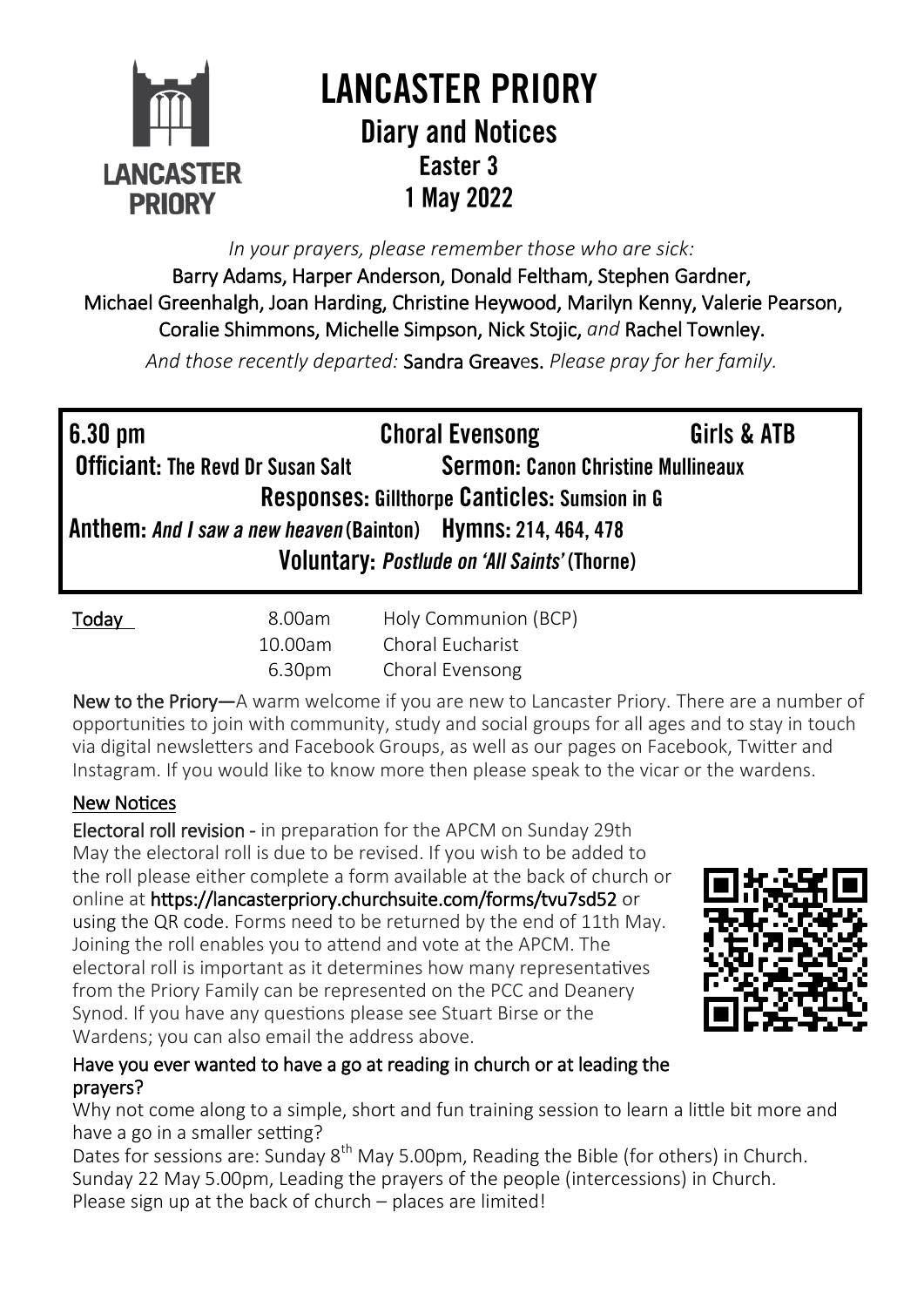The Spiritual Growth Group—meets on Wednesdays on Zoom at 7.45 pm for about an hour. We use a mix of resources including fresh, contemporary approaches to prayer and imaginative prayer videos in the Ignatian tradition before meeting for a time of sharing. All are welcome. Please contact us at [spiritualgrowth@lancasterpriory.org.](mailto:spiritualgrowth@lancasterpriory.org)

## In Date Order

Coffee Concert—Saturdays at 2pm: 7 May Lancashire Youth Concert Band

Baptism Preparation Classes - the next class will be held on 8 May at 3.30pm in church, and from then on will be held at 3.30pm on the first Sunday of each month.

Zoom Lectio Divina next takes place 8-9.30pm on Monday 9 May 2022. It will be led by Joop Brouwer. Join us to see if you agree that modern technology gives added value to this ancient practice of praying and meditating on scripture. If you are interested in joining this live online session, please email Nigel Stewart at: [n.stewart@lancaster.ac.uk.](mailto:n.stewart@lancaster.ac.uk) Nigel will then email you a link to the meeting.

\_\_\_\_\_\_\_\_\_\_\_\_\_\_\_\_\_\_\_\_\_\_\_\_\_\_\_\_\_\_\_\_\_\_\_\_\_\_\_\_\_\_\_\_\_\_\_\_\_\_\_\_\_\_\_\_\_\_\_\_\_\_\_\_\_\_\_\_\_\_\_\_\_\_\_\_\_\_\_\_\_\_\_\_\_\_\_\_\_\_\_\_\_\_\_\_\_\_\_\_\_\_\_\_\_\_\_\_\_\_\_\_\_\_\_\_\_\_\_\_\_\_\_\_\_\_\_\_\_\_\_\_\_\_\_\_\_\_\_\_\_\_\_\_\_\_\_\_\_\_\_\_\_\_\_\_\_\_\_\_\_\_\_\_\_\_\_\_\_\_\_\_\_\_\_\_\_\_\_\_\_\_\_\_\_\_\_\_\_\_\_\_\_\_\_\_\_\_\_\_\_\_\_\_\_\_\_\_\_\_\_\_\_\_\_\_\_\_\_\_\_\_\_\_\_\_\_\_\_\_\_\_\_\_\_\_\_\_\_\_\_

Accommodation- Lancaster Priory will be welcoming The King's Men - the King's College Cambridge Choral Scholars - on their Northern Tour this summer. We are delighted to announce that they will be singing under Gaia on Saturday 16th July. We are looking to find overnight hosts for the performers after the concert. Would you be able to provide bed and breakfast on 16th July? We are looking to host about 8 Choral Scholars. If you are interested, please see Steph or email [steph@lancasterpriory.org.](mailto:steph@lancasterpriory.org)

Mothers' Union Caravan Holidays— Sometimes the families who need a break are those least able to take one. The MU provides holidays for these families. Available for families with school age or pre-school children, couples ,or individuals in the MU owned caravan on the Lancashire coast. Please ask the vicar for more information.

Choir vacancies—We are currently recruiting for boys and girls aged 9-13 to join the Priory Choir; please do take some leaflets from the back of church to help us to spread the word. Younger children (aged 6-10) might want to start with the Children's Choir (Fridays, 4.15pm-5pm) before joining the robed choir. Don is always pleased to hear from any adults who would like to join the choir; strong sight-reading skills are essential. Please do email [DoM@lancasterpriory.org](mailto:DoM@lancasterpriory.org) if you would like any further information or to book a voice test.

The Priory Café- has been opening just for the Coffee Concerts during the pandemic but we would like to do more! However, this means having more helpers to enable us to open as previously after the Coffee Concerts over lunch time and in to the afternoon. If you think you could spare a couple of hours on a Saturday please speak to either Ken Gale or Pauline Fielding. It involves serving refreshments mainly but if you're keen you could learn Barista skills on our coffee machine. If you are 16 yrs or older and think you could help, we would love to hear from you.

Sidespeople Needed— Our monthly rota for Sidespeople is looking a little thin for some Sundays. Sidespeople are a vital resource in welcoming people to our services, looking out for new people and ensuring that services run smoothly. If you feel that this is something you could do, please speak to either Pauline or David, our Churchwardens.

Priory Prayer Lists—If you would like a name to be included on the list please contact Jo Arber in the Priory Office on 65338 or via email office@lancasterpriory.org

School Admission Cards—Please can parents collect a school admissions cards from the back of church and the minister who has officiated the service will need to sign each time you attend.

The Upper Priory Hall—available to hire for small parties, groups or courses. Ideal for Children's parties or smaller celebrations. For more information please speak to Alice.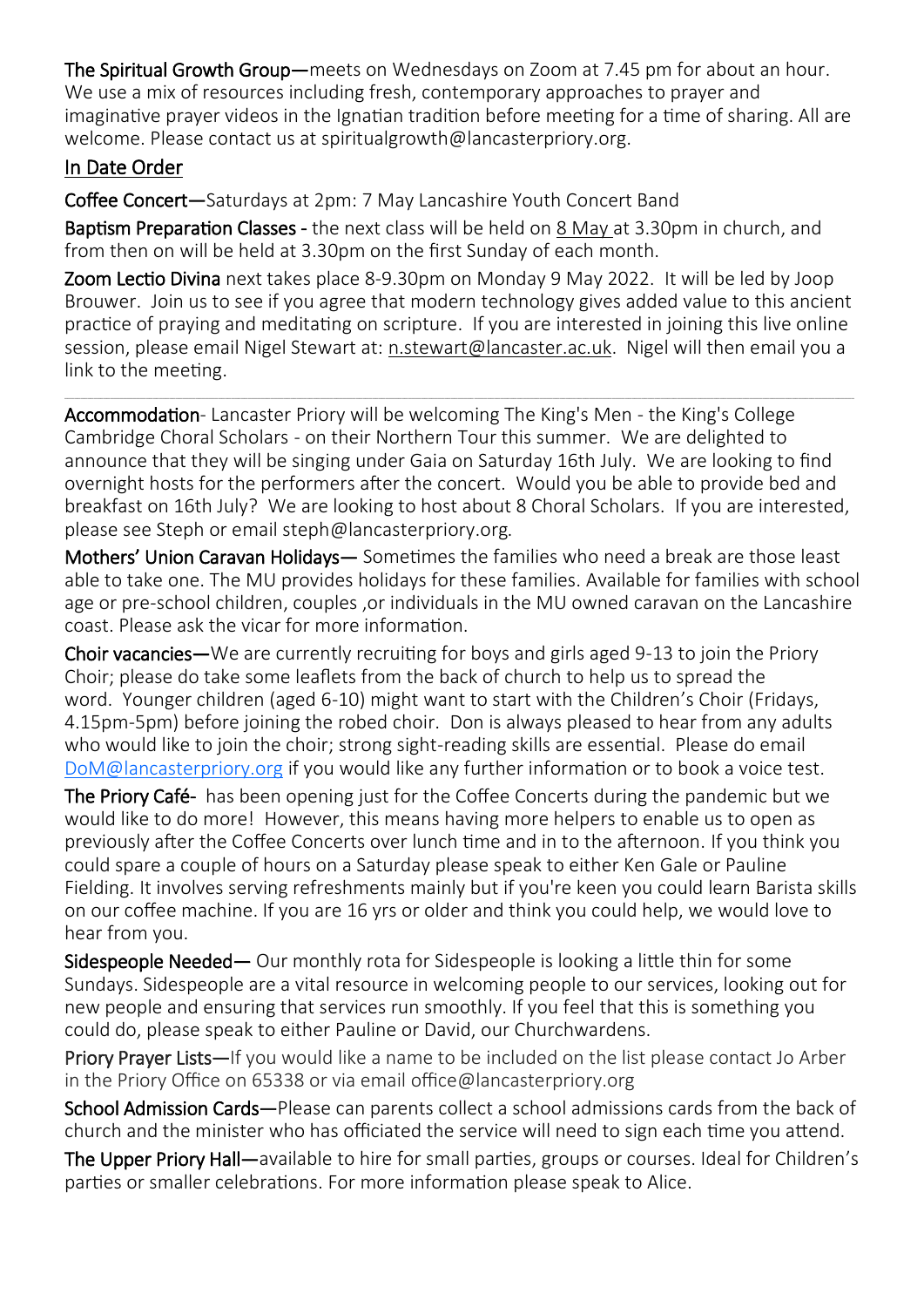Tai Chi and Qigong—Classes to be held every Tuesday (7-8pm) in the Upper Priory Hall. The classes will be free but are a fundraiser for the Priory, so donations would be appreciated. For more information please contact Joop 07792 644402 or [jc\\_brouwer@yahoo.co.uk](mailto:jc_brouwer@yahoo.co.uk), or feel free to just come along on the evening.

Praying for the Marsh and the new Estates on the Quay—Every Tuesday morning 9.30 - 10.15, a small group of people from local churches meet via Zoom to pray for this area of our Parish. The format is very simple, we begin by briefly mentioning answers to prayer or areas of concern and then we pray either in silence or aloud. It is an encouragement to me every week. If you would like to know more, please talk to Gill Jenkinson, Hilary Greenwood, Lois Kirtley or myself. All we need is an email address and we will send you the Zoom invitation the day before. Thanks Katie. Priory Community Worker: [katie.schad@lancasterpriory.org](mailto:katie.schad@lancasterpriory.org)

Support Group for the blind and visually impaired—everyone with sight loss is invited to a new friendship and support group. Marsh Community Centre, Lancaster 11.30am-12.30pm Mondays. For information Katie: 07868314807 katie.schad@hotmail.co.uk

Young Church— Volunteers Required. If you would like to volunteer with our Young Church groups , or know anyone how may be able to help, please contact Viv at saflo@lancasterpriory.org

Ellen Grayling Cards and Posters - Cards and posters are available to purchase in church.

PCC Minutes— if you would like to receive the approved minutes on a monthly basis in a digital format, please see the vicar.

The Priory Occasional Singers - new members are always most welcome. Please see Ian Pattinson if you might be interested in joining. Future rehearsals are May 8, 15 & 22. Next service will be Sun May 29th.

Contactless Card Donation Station - you can donate to the Priory using the contact-less card reader which stands beside the door as you leave. All major debit and credit cards are accepted as well as Apple Pay and Android Pay

Service Sheet Sponsorship— If you would like to sponsor a future service sheet please confirm your chosen date and details on a form and post through the office letterbox or email your details to office@lancasterpriory.org. Thank you.

Smile.Amazon.co.uk—Shop at smile.amazon.co.uk and Amazon will then donate 0.5% of the price of your eligible purchases to your chosen charity. Just type in our charity number and Lancaster Priory will pop up for you to choose. The number you need to find us is 1131372. (or search for St Mary Lancaster)

Olive Branch - Please continue to donate food items in the bin at the back of church.

Notices—Notices for the Sunday weekly sheet can be emailed to office@lancasterpriory.org by 5pm on Wednesday each week

| This Week |                    |                                                               |
|-----------|--------------------|---------------------------------------------------------------|
| Mon 2     | $12-4pm$           | Church Opening Hours                                          |
| Tue 3     | 10.15am            | Holy Communion (BCP)                                          |
|           | 7.00pm             | Tuesday Group theatre trip                                    |
|           | 7.00pm             | Tai Chi and Qigong Classes in the Upper Priory Hall           |
| Wed 4     | 2.00 <sub>pm</sub> | Funeral of Sandra Greaves at Lancaster Crematorium            |
|           | 2.00 <sub>pm</sub> | Sanctuary Guild                                               |
| Thurs 5   | 7.30pm             | Lancaster Arts Concert: Miriam Davis & Michael Bulychev-Okser |
| Fri 6     | 4.00pm             | Children's Choir                                              |
| Sat 7     | 2.00pm             | Coffee Concert: Lancashire Youth Concert Band                 |